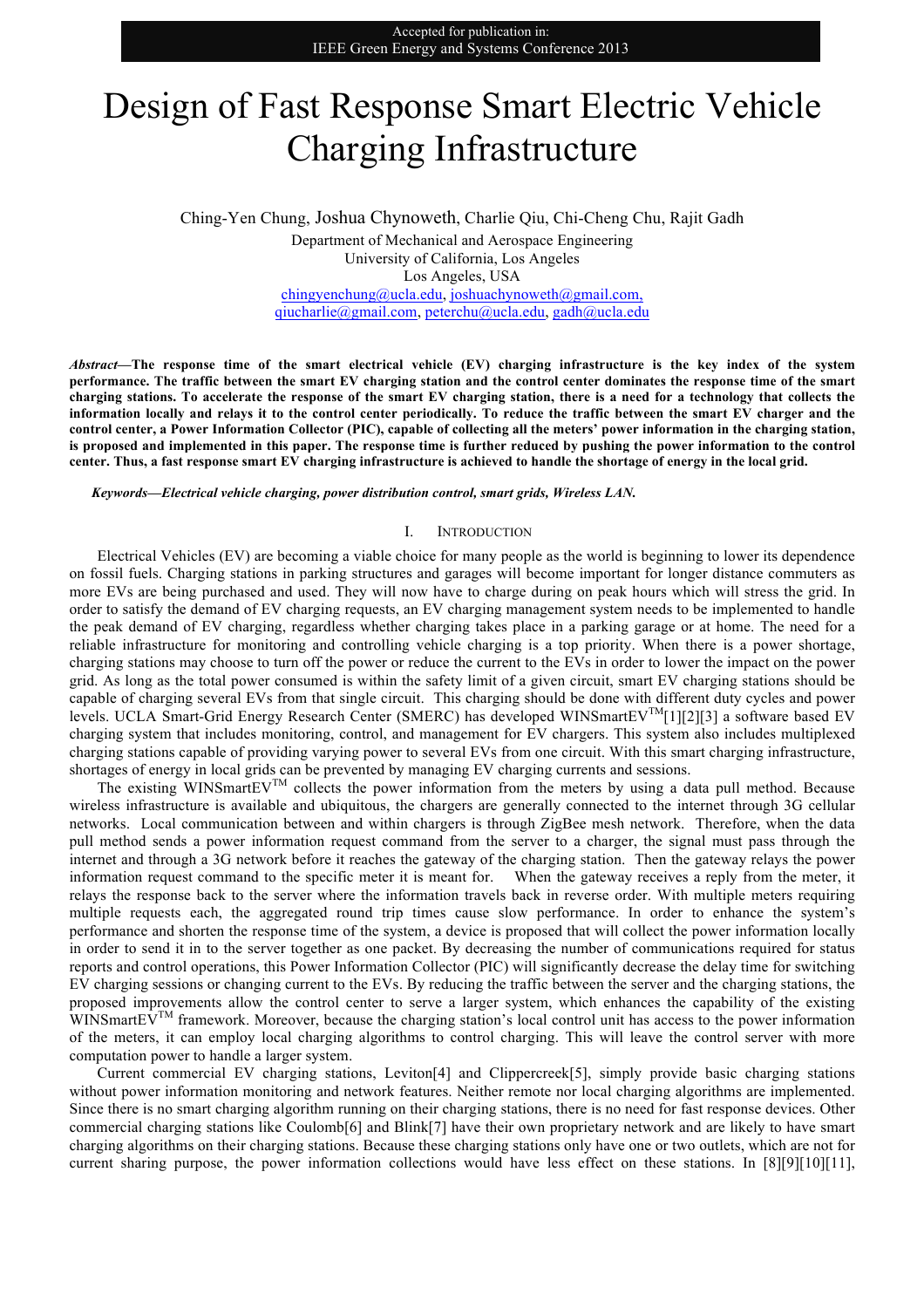although several charging algorithms and simulations are presented, none of them discuss how to improve the performance of the smart charging system.

The paper is structured in the following way: first, the existing WINSmartEV<sup>TM</sup> architecture is introduced. Second, the architecture of the proposed system is presented and details of the Power Information Collector (PIC) are described. Last, the results of the experiments are presented and discussed.

## II. EXISTING WINSMARTEV<sup>TM</sup> SYSTEM

The existing WINSmartEV<sup>TM</sup> smart charging infrastructure including the network architecture and the design of the smart charging station is introduced in this section. A four-channel WINSmartEVTM smart charging station in a UCLA parking structure is shown in Fig. 1.



Figure 1. WINSmartEV<sup>TM</sup> 4-channel smart charging station

Multiple EVs can be charged with variable-current at one time. The authorized users can check the availability of charging stations, start or stop EV charging, check the charging status, view monthly charging status, and manage user account with user's mobile device. Fig. 2 shows the screen shot of the mobile app of User Control Center on user's mobile device.



Figure 2. Screen shots of User Control Center

The network architecture of the WINSmartEV<sup>TM</sup> smart charging infrastructure is shown in Fig. 3.



Figure 3. WINSmartEV<sup>TM</sup> Infrastructure

All charging stations are controlled by a server-based aggregate charging system through multiple protocol gateways with 3G connection. The system is applicable wherever a cellular signal exists, especially where wired or WiFi communication is unavailable. Fig 4 details the communication method within a charging station.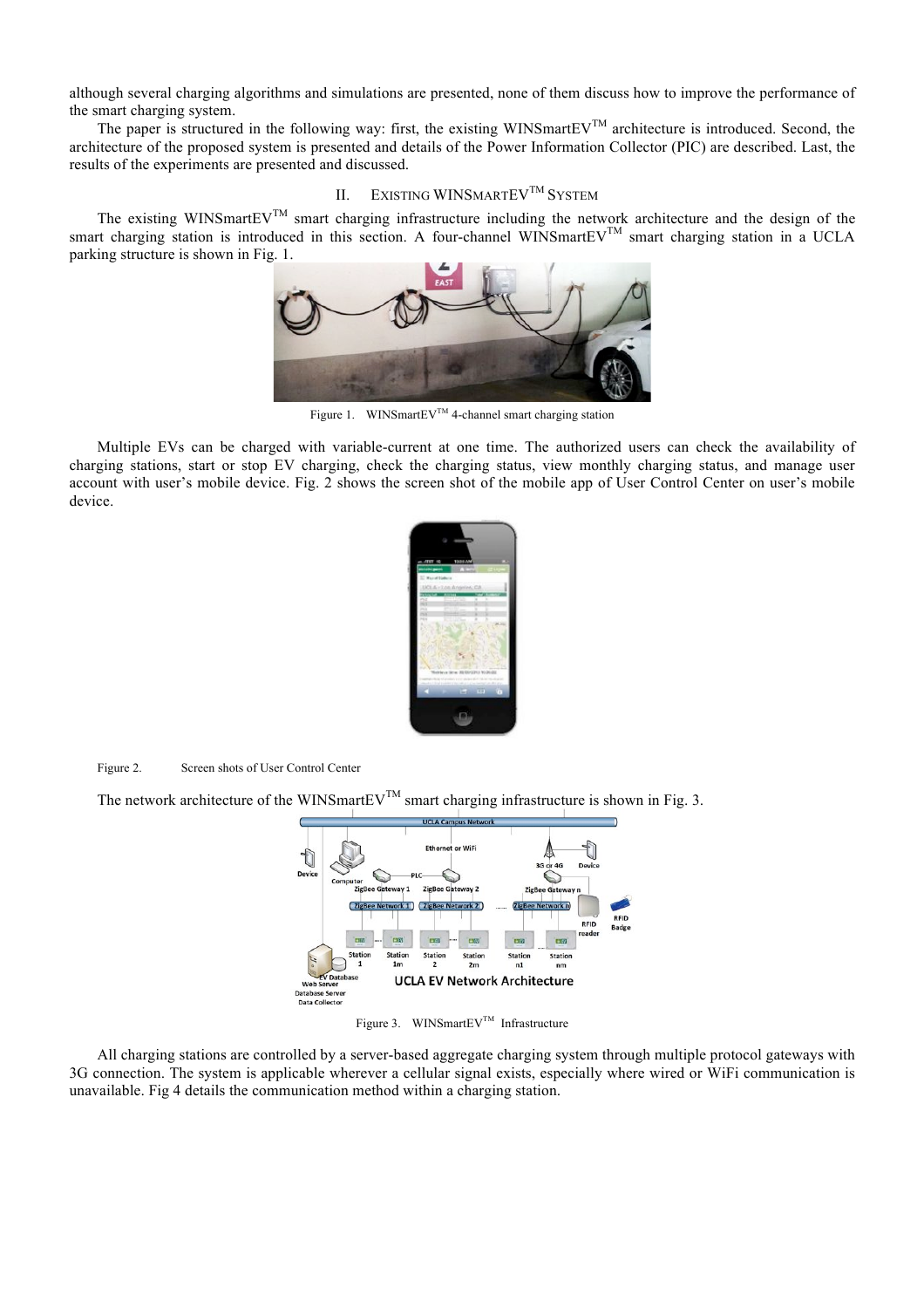

Figure 4. Details of smart charging station

The communication between the gateway, meters, and the control unit is established by using ZigBee mesh network. In a given geographic location, a gateway-equipped master station and all other non-gateway–equipped stations also communicate each other by utilizing ZigBee mesh network.

To monitor and control the charging activities, the server-based aggregate charging control system is employed. Four major software components serve the system including: Database, Station Controller and Data Collector, System Monitor and Control Center, and User Control Center. The Station Controller and Data Collector send commands to the charging station to both control the charging and collect the meters' power information. The charging stations can be manually controlled by an administrator through the Monitor and Control Center shown in Fig. 5.

|                                                    | The company of the continue . In                                                                                                                                                                                                                                                                                                                         |                                                                      |                                                                                                     | North Techni                                                                                                                                                                                                                |                                                                                                                                    |                                                                                                                                       |                                                                                            |                                                                |
|----------------------------------------------------|----------------------------------------------------------------------------------------------------------------------------------------------------------------------------------------------------------------------------------------------------------------------------------------------------------------------------------------------------------|----------------------------------------------------------------------|-----------------------------------------------------------------------------------------------------|-----------------------------------------------------------------------------------------------------------------------------------------------------------------------------------------------------------------------------|------------------------------------------------------------------------------------------------------------------------------------|---------------------------------------------------------------------------------------------------------------------------------------|--------------------------------------------------------------------------------------------|----------------------------------------------------------------|
| <b>SMERC MONITORING AND CONTROL CENTER</b>         |                                                                                                                                                                                                                                                                                                                                                          |                                                                      |                                                                                                     |                                                                                                                                                                                                                             |                                                                                                                                    |                                                                                                                                       |                                                                                            |                                                                |
| $\overline{\phantom{a}}$                           | <b>But on fame</b>                                                                                                                                                                                                                                                                                                                                       | <b>Baggleron</b>                                                     | <b><i><u>Sendmit (Surges)</u></i></b>                                                               | <b>Shaked December 2000</b>                                                                                                                                                                                                 | <b>Mandanas Act Serber</b>                                                                                                         | <b>Jan Title TV</b>                                                                                                                   | -                                                                                          | <b><i><u>Singarius</u></i></b>                                 |
| <b><i>Admittautha</i></b><br><b>Shericans</b> Latt | Missimmed and Controls.<br>UGLA - Lis Angeles, EA<br>PRE 214 Ohams: E Tearra Br, CAROBE<br>Likemated Stock<br><b>Distance</b><br>Findell, Chinary State-Planes, State States<br>Print Adv<br><b>Tacher</b><br><b>Bando</b><br><b>PORACU</b><br>1976 64-5<br><b>San Are</b><br><b>COLOR</b><br><b>Backs</b><br>as Phone, Lisbanese<br><b>Tel: Arte Ho</b> | $\sim$<br><b>HE</b><br>$\rightarrow$<br>m                            | <b>Service Controller Controller Controller</b><br>$\overline{a}$<br>÷<br>$\overline{a}$<br>-<br>M. | Collection for the collection<br><b>STAR</b><br>mented to child he and<br><b>STAR</b><br>C-Reflects from one fundated<br>3136<br>EVIDENTIST TEXTURE TO BOAT A PART                                                          | <b>School Control President PF</b> Action Products<br>ALCOHOL: 1.1.19<br><b>WALKWAY 1 FOR</b><br>49.904.1.09<br><b>ILESSED FOR</b> | <b>CONTROL</b><br><b>SALE</b><br><b>Links</b><br>--<br>C. MAC<br><b>Grand</b><br>2,992<br><b>Cardon</b>                               | and Property and Construction<br>an London<br>Total Market<br>GLASS AT AT<br>political and | <b><i><u>Incorporate</u></i></b><br><b>Side</b><br><b>HELA</b> |
|                                                    | <b>Cherging Bay</b>                                                                                                                                                                                                                                                                                                                                      |                                                                      |                                                                                                     |                                                                                                                                                                                                                             |                                                                                                                                    |                                                                                                                                       |                                                                                            | <b>Rend Trees</b>                                              |
|                                                    | <b>Barkers</b><br><b>Artist Sharpry for</b><br>$-34.14$<br><b>Sandy</b><br><b>Backs</b><br><b>CALL CALL</b><br>120.12<br>$-1$<br><b>Bandon</b><br><b>CARL COUP</b>                                                                                                                                                                                       | <b>Charles</b><br>$-14$<br>$\sim$<br>$\overline{1}$<br>$\rightarrow$ | <b>March Council Considered</b><br>$\mathcal{L}$<br>٠<br>×<br>u                                     | <b>School or will have a more</b><br>CONTACT GAR IN THANK<br><b>Ballista</b><br><b>STATE</b><br><b>CANONA CASE OF CALLS</b><br>190303 1211 231 241 251 31 32 33<br><b>MODERN THESE OUT THE KITCH. IN EACH 1 YEAR 1 STR.</b> | <b>John Power</b><br>49-14039-1-120-2<br><b>WARRANTE</b><br>49, 565-811-138                                                        | and Financial<br><b>SAM</b><br>To Mark<br><b>STATISTICS</b><br>--<br>To provide<br><b>CONTRACT</b><br><b>VOID</b><br><b>STATISTIC</b> | <b>CALIFORNIA</b><br>ALC: NO<br>14. House<br>to concert                                    | ma di<br>Titul 1                                               |

Figure 5. Screenshot of Monitoring and Control Center

### III. PROPOSED POWER INFORMATION COLLECTOR (PIC)

For the server to obtain data from the meters in the existing system, each request must pass through multiple stages before the information is sent back. The requests begin as HTTP commands sent out by the server over the internet and through the 3G network before reaching the gateway. The gateway then relays the commands through the Zigbee mesh network to the meters. Each response travels the same path in reverse direction. Because there are 2 sets of data, power information and ON/OFF status, required in each meter update, two commands are required to update each meter. Because there are 4 meters in each charging station, 8 of these HTTP commands are required to update the data for one charger.

In order to change 8 requests to 1 request for each status update, and thereby cutting the time by a factor of 8, a local data collector, Power Information Collector (PIC), is proposed in this section. This PIC will collect and compile the entire list of information on a 4-channel charging station that the server requires and send it all upon one request. This will reduce 3G traffic by cutting the request from required for a status update from 8 to 1. Because the collector will connect directly to the gateway, the HTTP request never has to pass through the ZigBee mesh network. Therefore, the response time for the one request is shorter than the response time for each of the 8 requests required to update the data on the current system. Because the data collector can cycle its updates quickly, the information that the control server receives will always be up to date. The smart charging station with PIC is shown in Fig. 6.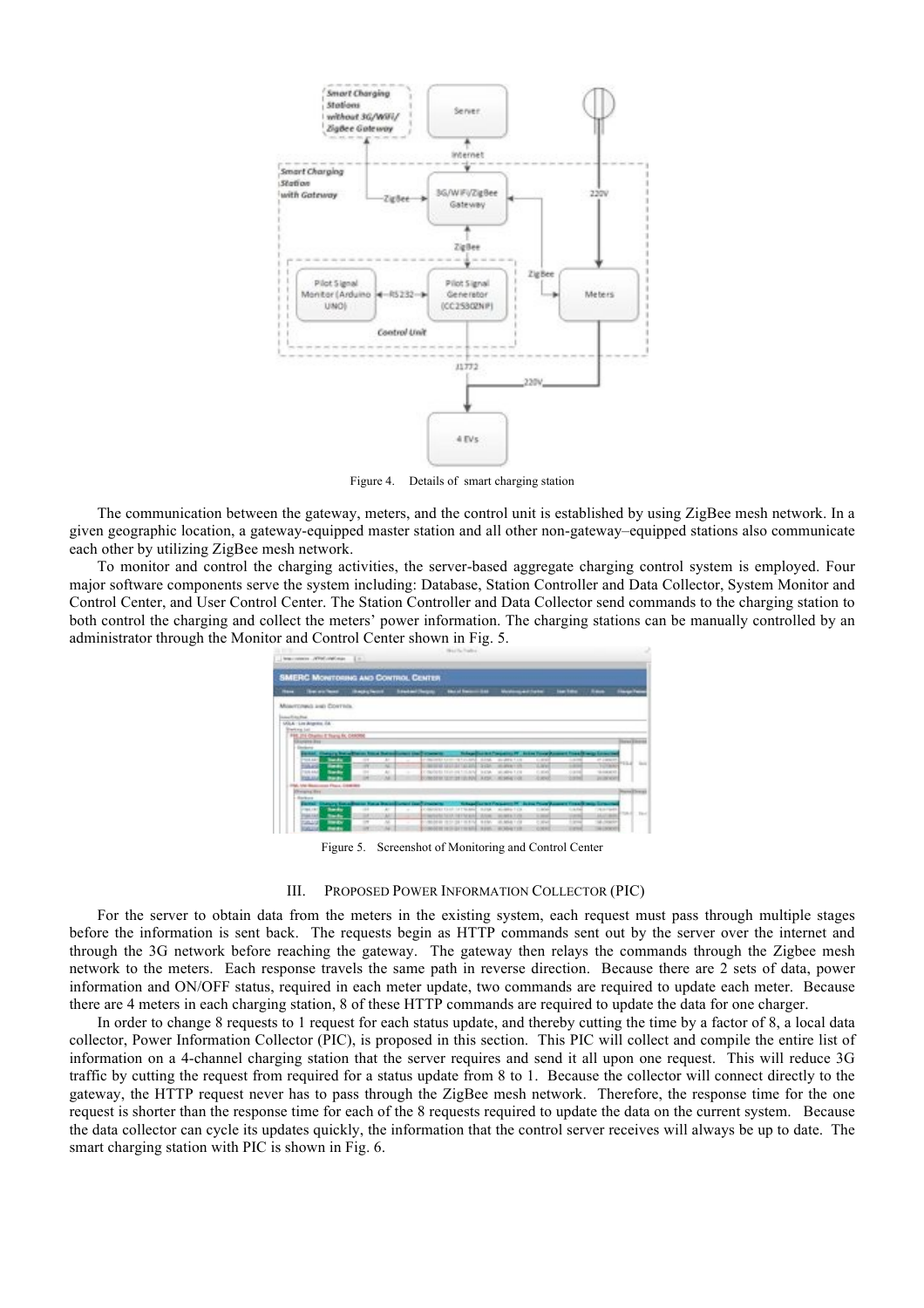

Figure 6. Smart Charging station with Power Information Collector (PIC)

Fig. 7 shows the schematic of the PIC and the connections between the multiple protocol gateway.



Figure 7. Schematic of Power Information Collector (PIC)

The PIC consists of an Arduino UNO board with ATMega328P microprocessor, an Arduino Ethernet Shield, and a RS232 serial port interface board. RS232 serial port interface board and the Arduino Ethernet Shield are wired to the gateway for communication. The RS232 serial port communicates between the server and the PIC. The Ethernet port retrieves the power information and ON/OFF status of the meters. Fig. 8 shows the firmware flow on the ATMega328P microprocessor of the PIC.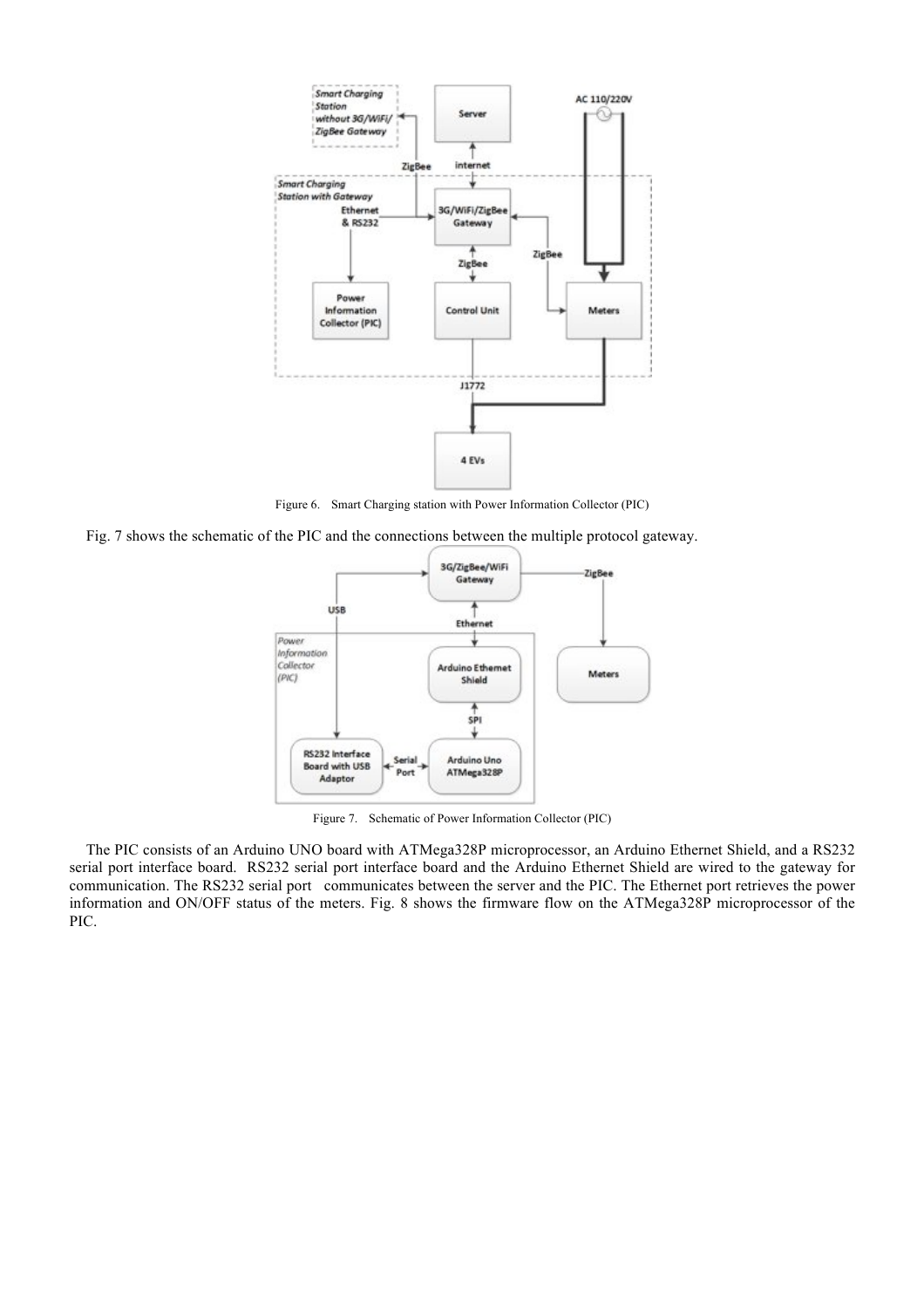

Figure 8. Firmware Flow in the PIC

There are three loops in the firmware flow including the main loop, RS232 interrupt loop, and timer interrupt loop. Before the main loop is the startup initialization. The RS232 with internal interrupt and timer interrupt are initialized at the startup process. After that, the meters' ID are requested and registered for the power information and relay status retrievals later. The commands from the gateway include the power information request and the pushing data system setup. These commands are handled by the RS232 within the interrupt loop; thus, commands will not be missed while executing other processes in the main loop. In the RS232 interrupt loop, only command checks and flag sets are handled; most of the actions are handled in the main loop according to these flags. With the timer interrupt, the power information and the status of the relays can be pushed to the control center periodically by setting up the PushData flag. The period of data-pushing can be changed remotely, which makes the service more flexible. To avoid unexpected actions, the time of the timer interrupt routine should be as small as possible. Therefore, in the timer interrupt routine, only the timer flag is handled to avoid missing any RS232 commands or breaking a timer interrupt loop. Note that the time required for the power information collection process and the data pushing process should be less than the interval of the timer interrupts so that these processes can be handled correctly. The hardware implementation of the PIC is shown in Fig. 9



Figure 9. Inplementation of Power Information Collector: (1) Microprocessor ATMega328P (2) Ethernet Shield (3) RS232 Interface with Relay Driver

#### IV. EXPERIMENTS AND RESULTS

In this section, the distributions of round trip time of power information retrieval are measured and presented. The round trip time of power information retrieval corresponds to the waiting time of the server for the response from the charging station after sending out the power information retrieval command. The round trip time,  $T_{\text{RoundTip}}$ , is expressed in (1):

$$
T_{Roundtrip} = T_{Network} + T_{Metering}
$$
  
= 
$$
(T_{Server\_Cloud} + T_{Cloud} + T_{Cloud\_Station}) + T_{Metering}
$$
 (1)

T<sub>Metering</sub> stands for the time required by the meter in retrieving the power information and it is roughly estimated in the experiments. T<sub>Network</sub> includes the time required between the server and the charging station. The charging station can connect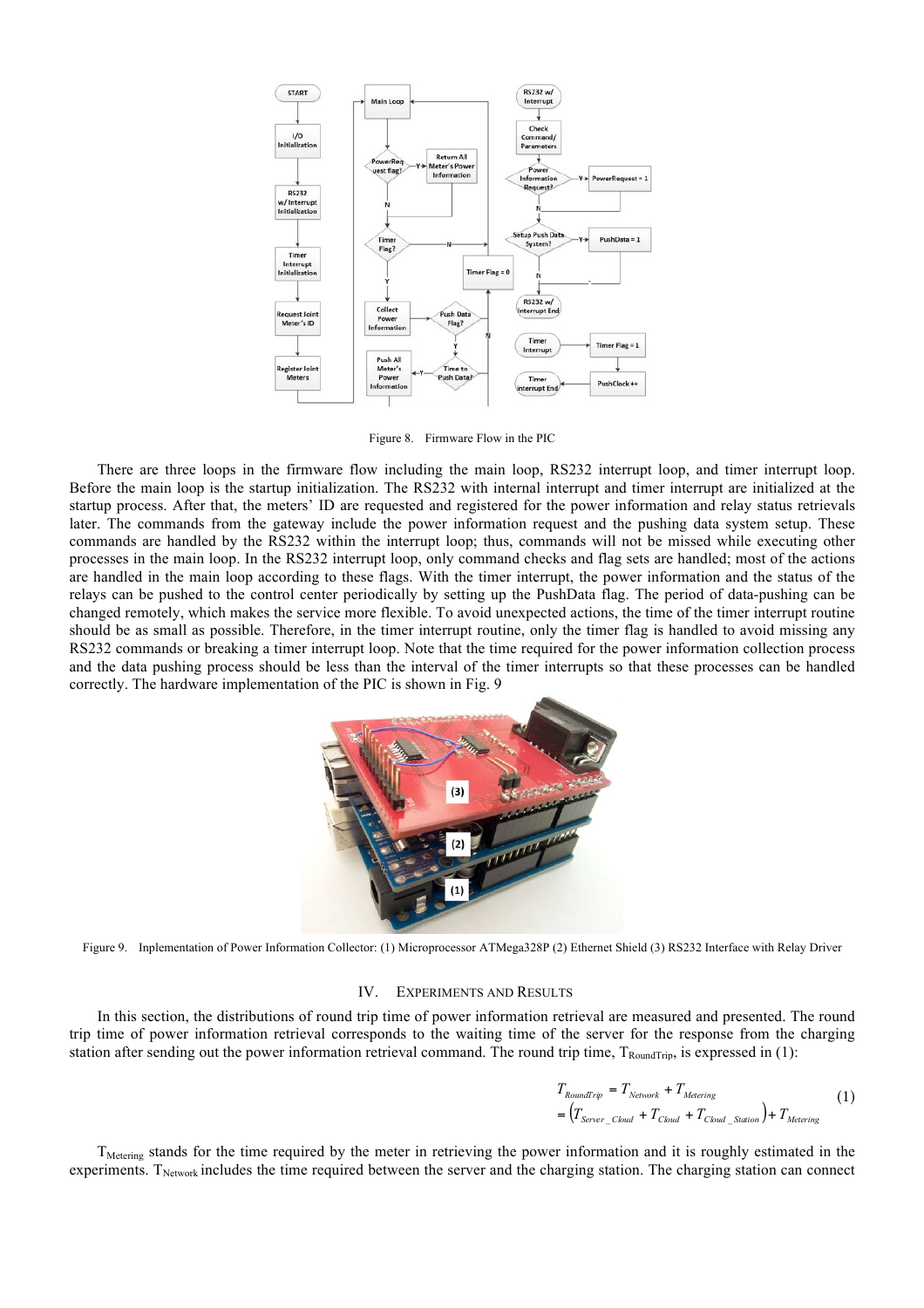to the internet through different networks including Ethernet, WiFi, and 3G, which makes T<sub>Cloud Station</sub> the dominant factor in the round trip time of power information between the server and the charging station,  $T_{\text{RoundTri}}$ . Fig. 10 shows the distribution of the round trip times. The round trip times were recorded every 5 minutes in one week under different network configurations. The upper chart is with Ethernet while the lower chart is with WiFi. Here we use  $T_{\text{Ethernet}}$  and  $T_{\text{WiFi}}$  for  $T_{Cloud\ Station}$  in these two cases. Note that the server and the charging station are under the same default gateway in the experiment.



Figure 10. T<sub>RoundTrip</sub> with Ethernet(Upper) and WiFi(Lower)

The experiment shows that the shortest  $T_{RoundTrip}$  is around 0.2 seconds. Normally, when the server and the charging station are under the same default gateway with Ethernet, the T<sub>Ethernet</sub> is within the microsecond degree, which could be neglected in  $T_{\text{RoundTip}}$ .  $T_{\text{Cloud}}$  is also approximate to 0 in this case; therefore,  $T_{\text{RoundTip}}$  will be approximate to  $T_{\text{Meterging}}$ , which is expressed in (2):

$$
T_{RoundTrip\_Ethemet} = (T_{Ethemet} + T_{Cloud}) + T_{Metering} \approx T_{Metering} \tag{2}
$$

Here,  $T_{\text{Metering}}$  is the dominant factor in Ethernet case; therefore, the distribution of  $T_{\text{Metering}}$  is approximate to  $T_{\text{RoundTip}}$  in Ethernet case. Comparing with Ethernet case, the lower chart of Fig.10 shows that  $T_{WIFi}$  is slightly slower than  $T_{Ethernet}$ . Note that  $T_{Metering}$  is still the dominant factor in WiFi case.

As for the 3G case, TRoundTrip distributions of 3 charging stations in different locations: UCLA, LA downtown, and Santa Monica are measured in second, third, fourth charts in Fig. 11. The first chart of Fig. 11 is the Ethernet case for comparison.



Figure 11.  $T_{\text{RoundTip}}$  with 3G in 3 different locations

The round trip time  $T_{\text{RoundTrip}}$  of 3G cases can be expressed in (3):

$$
T_{Roundtrip\_3G}
$$
\n
$$
= (T_{Server\_Cloud} + T_{Cloud} + T_{3G}) + T_{Metering} \approx T_{3G} + T_{Metering}
$$
\n(3)

The experiments shows that  $T_{3G}$  is not a constant offset from Ethernet case but a distribution with probability with four peaks measured in its distribution. The distribution of round trip time in 3G cases, T<sub>RoundTrip</sub> 3G, shows no apparent difference in different locations; therefore, the round trip time model could be used in other places as long as they have the same configuration.

Considering that  $T_{3G}$  could be time variant during the day and the week, Fig. 12 shows  $T_{RoundTrip}$  3G during the week and the days of the charging station at UCLA. The first chart of Fig. 12 is  $T_{\text{RoundTip 3G}}$  during a week and the x-axis of first chart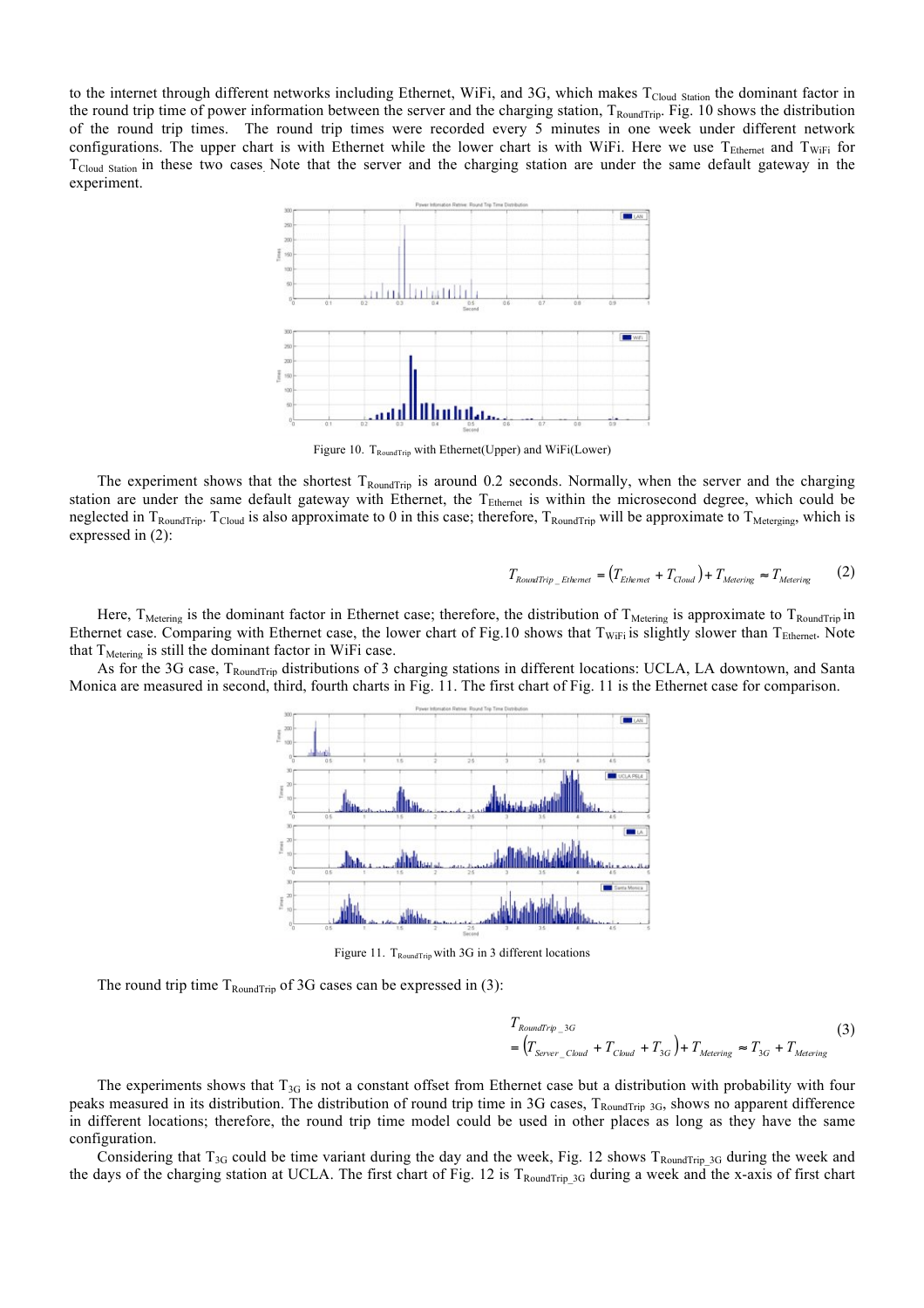stands for seven days. (0 to 1 is Sunday, 1 to 2 is Monday, etc.) The second and the third charts are the T<sub>RoundTrip</sub> 3G on Sunday and Monday.



Figure 12. T<sub>RoundTrip\_3G</sub> during the week and the day

The results show that  $T_{RoundTip}$  3G are faster during certain hours of Sunday and Monday, but the range of the distribution is no different in these two cases.

#### V. DISCUSSION

## *A. Improvement on System's Response Time*

In order to retrieve data from a charging station's four meters in the 3G case of the data pull system, from (3), , the control center needs to wait:

$$
T_{\text{Re trivial}} = 4T_{\text{RoundTrip 3G}} \approx 4(T_{3G} + T_{\text{Metering}})
$$
 (4)

From the experiment in section III, when we take the worst cases into account, the control center needs to wait 20 seconds to finish power information retrievals. With PIC, only one time request is require and  $T_{\text{Metering}}$  is eliminated by its periodical retrievals. This leaves only time  $T_{3G}$  for the server to retrieve the power information. Because  $T_{3G}$  is 4.5 seconds in the worst case, the new PIC system is 4.4 times faster than the original system. The new PIC system is 8.4 times faster when taking the ON/OFF status retrieval into account.

The system performance can be further improved by setting the PIC to be a data pushing device, which means PIC periodically sends the power information from the meters to the control center. The control center can have the meters' power information without waiting, which greatly improve the performance of the system. One concern here is that the power information is not real time data. From the experiments in section III, the PIC can retrieve the power information of one meter locally within  $(T_{\text{Ethernet}}+T_{\text{Metering}})$ , which is less than 1 second. To finish the power information retrieval of four meters and report these data to the control center, it will take

$$
T_{\text{Re }t\text{rieval}}_{PIC} = 4T_{\text{Ethermal}} + 4T_{\text{Metering}} + 0.5T_{3G} \tag{5}
$$

Subtract  $(5)$  from  $(4)$ , we get

$$
T_{save}
$$
  
=  $T_{Retrieval} - T_{Retrieval\_PIC}$   
=  $4(T_{3G} + T_{Metering}) - (4T_{Ethernet} + 4T_{Metering} + 0.5T_{3G})$  (6)  
=  $3.5T_{3G} - 4T_{Ethernet}$   
 $\approx 3.5T_{3G}$ 

Compared to the power information retrieval time of the original system, the control center could save  $3.5T_{3G}$  in power information retrieval, which is 17.5 seconds in worst case. Therefore, the data pushing system is much faster than the original system.

## *B. Server Waiting Time for Duty Cycle Change*

The improvement of the system performance - by adjusting the waiting time of the server,  $T_{\text{waiting}}$ , has been discussed in [3]. Time T<sub>waiting</sub> starts after the server receives the successful return of the change in pilot signal duty cycle and ends before sending the power information request. Time  $T_{\text{waiting}}$  can be expressed in (7),

$$
T_{Waiting} > T_{EV} - \left(T_{3gUplink} + T_{Cloud}\right) \tag{7}
$$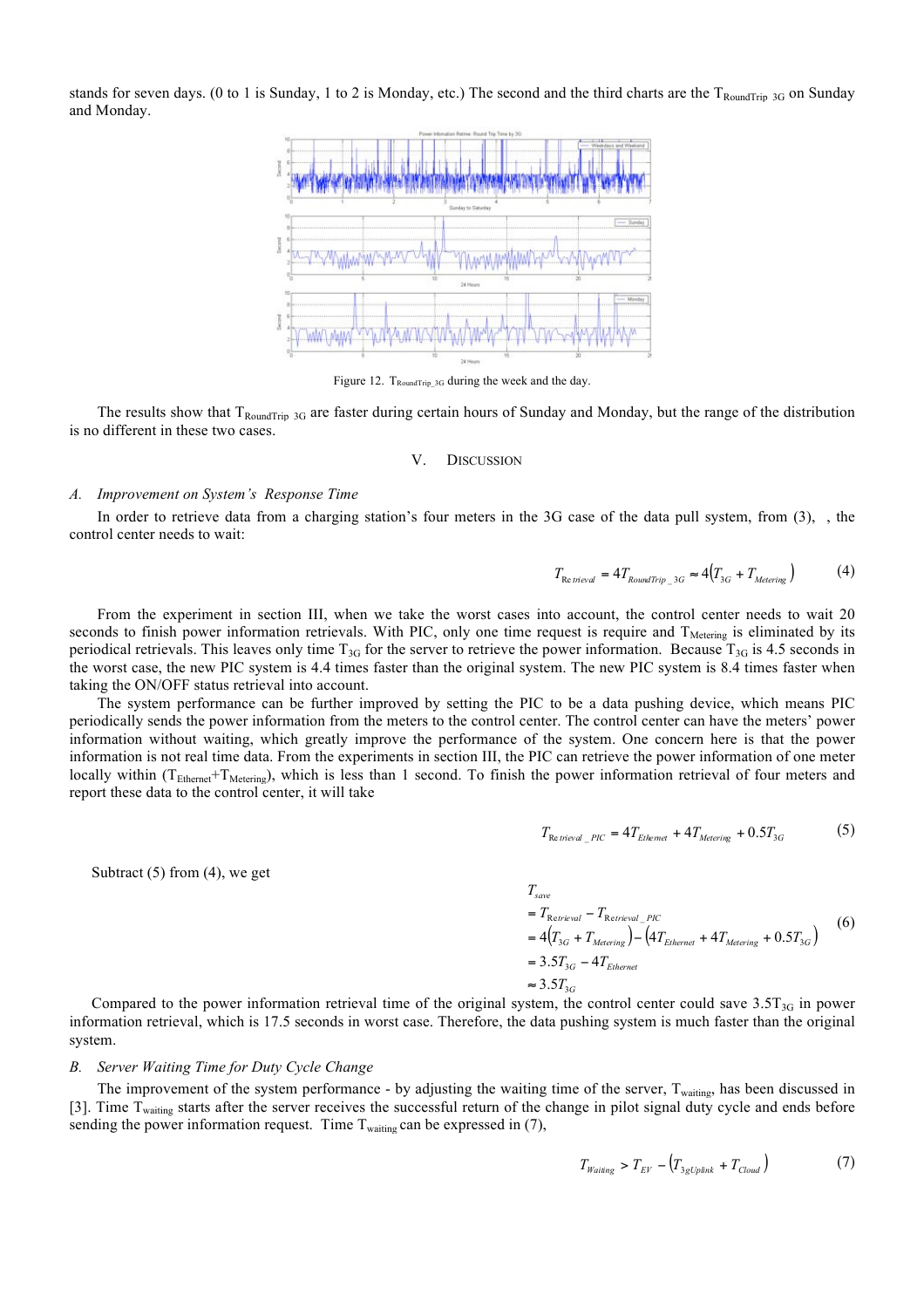where  $T_{Ev}$  stands for the time between the EV receiving the command of charging the current and settling down the current change. Note that  $T_{EV}$  depends on the initial current  $I_{init}$  and final current  $I_{final}$ . From the experiment in section III,  $T_{Cloud}$  can be neglected compare with  $T_{3G}$ . Let's assume that  $T_{3gUnlink}$  is approximately half of  $T_{3G}$ , which is round trip time between the cloud and the charging station; therefore, we can rewrite (7) into (8):

$$
T_{Wating} > T_{EV} - 0.5T_{3G} \tag{8}
$$

The maximum value of the  $T_{EV}$  in [3] is 6 seconds and  $T_{3G}$  falls in the range of 5 seconds in most cases in the experiments in section III. Therefore, the maximum value of T<sub>waiting</sub> could be 3.5 seconds on server for 3G case to cover most of the cases. With the further information of I<sub>init</sub> and I<sub>final</sub>, the T<sub>waiting</sub> can be set to lower value rather than a fixed value to speed up the system's performance.

#### *C. Implementation of Local Charging Algorithm*

Because the PIC can retrieve and save the power information locally in the smart charging station, it can locally implement charging algorithms to control the charging station at the local level. With less 3G traffic, the local charging algorithm could be more efficient than the charging algorithm on the server level. Nevertheless, considering the calculation power of the microprocessor, only certain simple charging algorithms, such as Round-Robin and Schedule Time, can be implemented in the microprocessor. Thus, with local charging algorithms implemented on the charging station level, the server will only need to select the mode of the charging algorithms of each charging station. This will save significant server computing resources. However, because of computing power, more complex charging and scheduling algorithms may still need to be implemented on the server. With local charging algorithms implemented, the control center could handle a larger smart charging system due to the reduction of traffic between the control center and the smart charging stations.

## VI. CONCLUSION

The smart EV charging system not only enhances the stability and reliability of the local power system but also provides an energy efficient, economical, and user friendly technology for charging EVs. In this paper, the Power Information Collector (PIC) is proposed, designed, and implemented in the smart EV charging station to reduce the response time to one quarter of original time. This will significantly decrease the response of the system. Besides the implementation of PIC, the distributions of the round trip, power information retrieval times are measured, presented, and discussed. The waiting time require for the server to change the duty cycle of the smart charging station can be further reduced by converting the system to a data pushing model. Furthermore, the implementation of local charging algorithms becomes possible because the local controller now has the power information and the relay status of the meters. Since the charging algorithm is embedded in the charging station, the traffic between the charging station and the control center can be further reduced; therefore, a faster response of the system can be achieved. With the smart charging algorithms implemented on both the control center and the local charging stations, our infrastructure would serve as one of the key components in the nation wide smart grid system to provide more economical, energy efficient scheme.

## VII. ACKNOWLEDGEMENT

This work has been sponsored in part by a grant from the LADWP/DOE fund 20699 & 20686, (Smart Grid Regional Demonstration Project). This material is based upon work supported by the United States Department of Energy under Award Number DE-OE000012 and the Los Angeles Department of Water and Power. Neither the United States Government nor any agency thereof, the Los Angeles Department of Water and Power, nor any of their employees make any warranty, express or implied, or assumes any legal liability or responsibility for the accuracy, completeness, or usefulness of any information, apparatus, product, or process disclosed, or represents that its use would not infringe privately owned rights.

Reference herein to any specific commercial product, process, or service by trade name, trademark, manufacturer, or otherwise does not necessarily constitute or imply its endorsement, recommendation, or favoring by the United States Government or any agency thereof. The views and opinions of authors expressed herein do not necessarily state or reflect those of the United States government or any agency thereof.

#### **REFERENCES**

- [1] Rajit Gadh et al., "Smart Electric Vehicle (EV) Charging and Grid Integration Apparatus and Methods," PCT International Patent, Ser. No. PCT/US11/40077, June 10, 2011
- [2] Rajit Gadh et al., "Intelligent Electric Vehicle Charging System", PCT International Patent, Ser. No. PCT/US12/49393, August 2, 2012.
- [3] C. Chung, P. Chu, R. Gadh, "Design of Smart Charging Infrastructure Hardware And Firmware Design of The Various Current Multiplexing Charging System," Seventh Global Conference on Power Control and Optimization PCO2013, 25-27 August, 2013
- [4] http://www.leviton.com/OA\_HTML/SectionDisplay.jsp?section=37668&minisite=10251 [03/12/2013]
- [5] http://www.clippercreek.com/ [03/12/2013]
- [6] http://www.coulombtech.com/chargepoint-network.php [03/12/2013]
- [7] http://www.blinknetwork.com/network.html [03/12/2013]